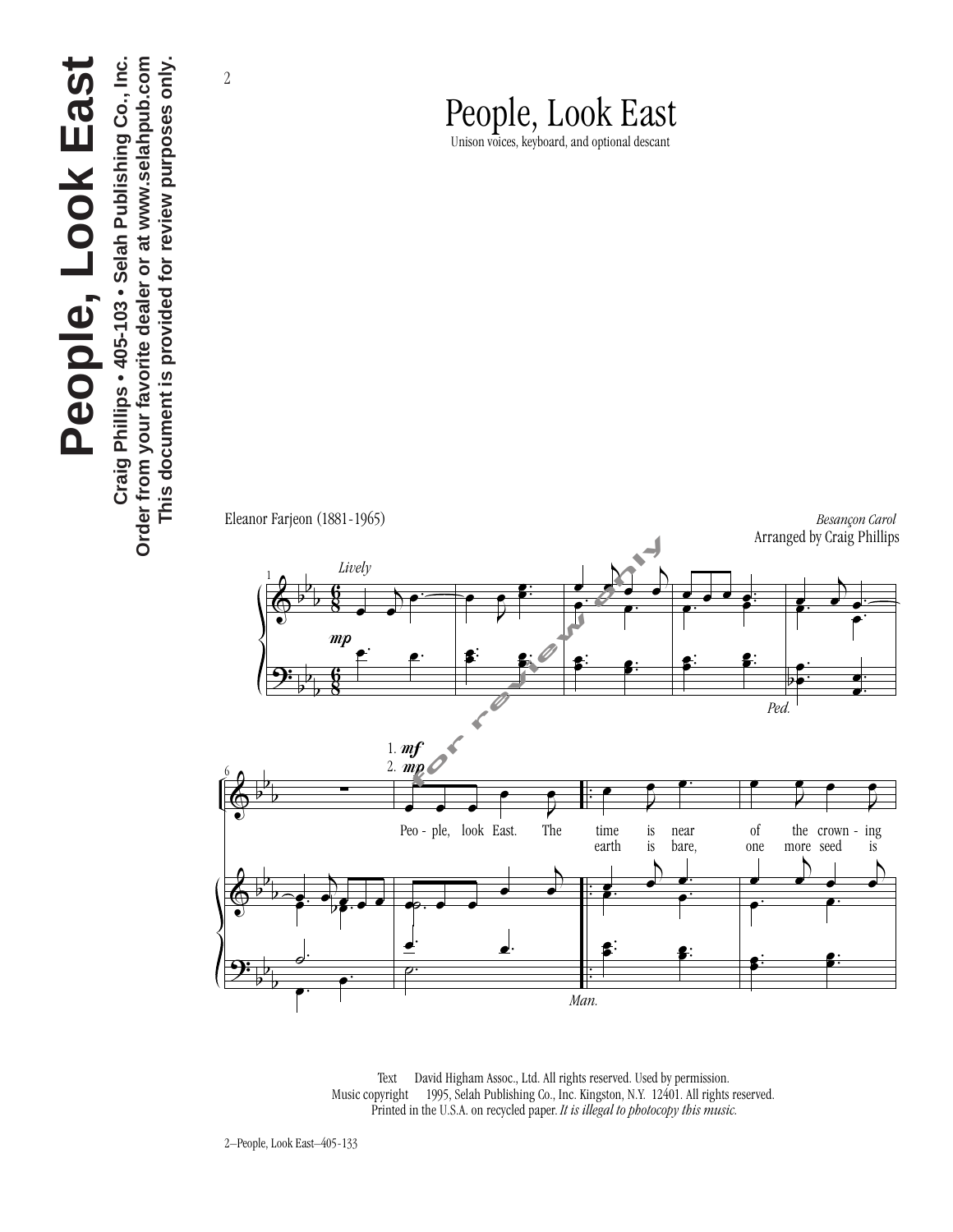

405-133–People, Look East–3

3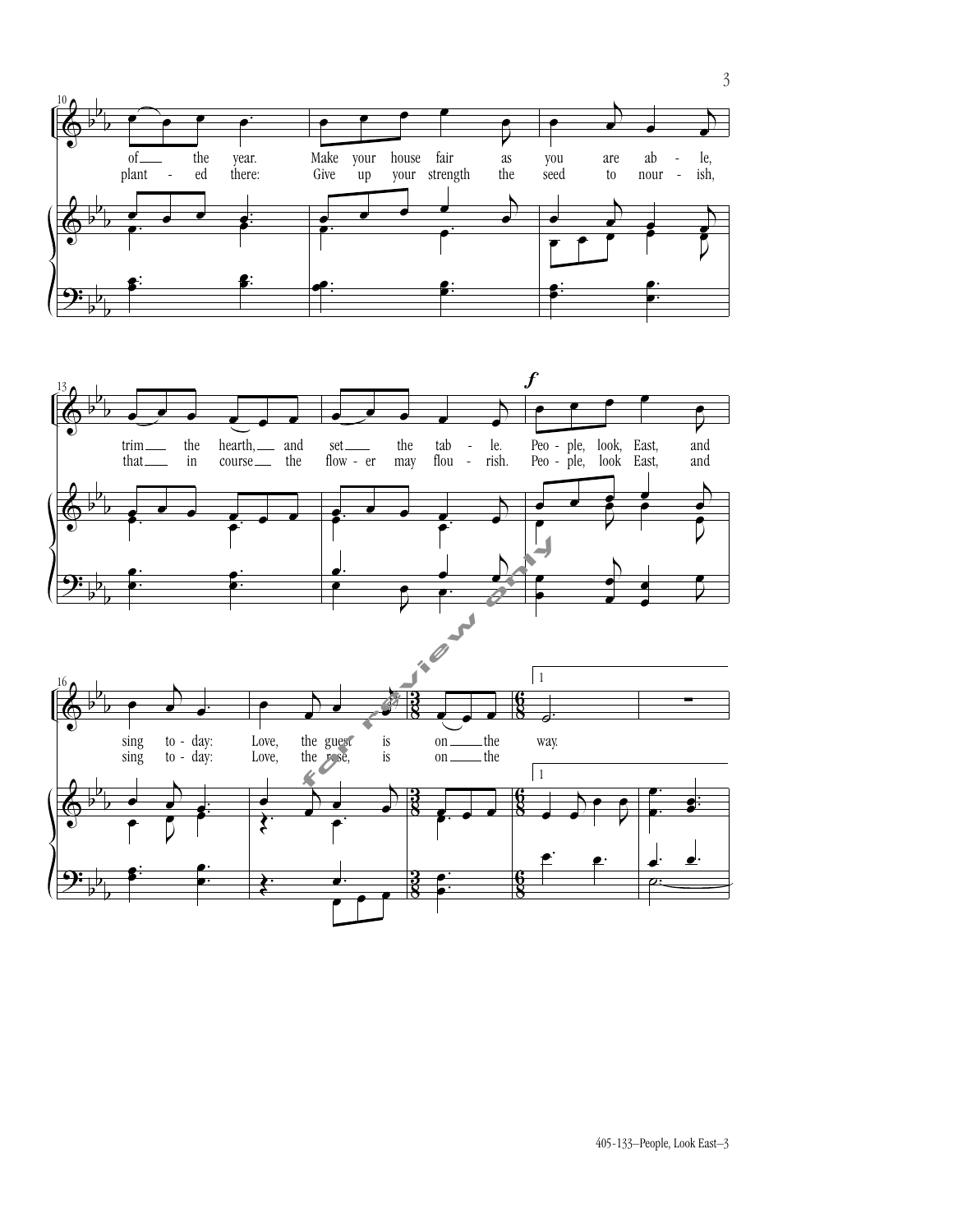







4–People, Look East–405-133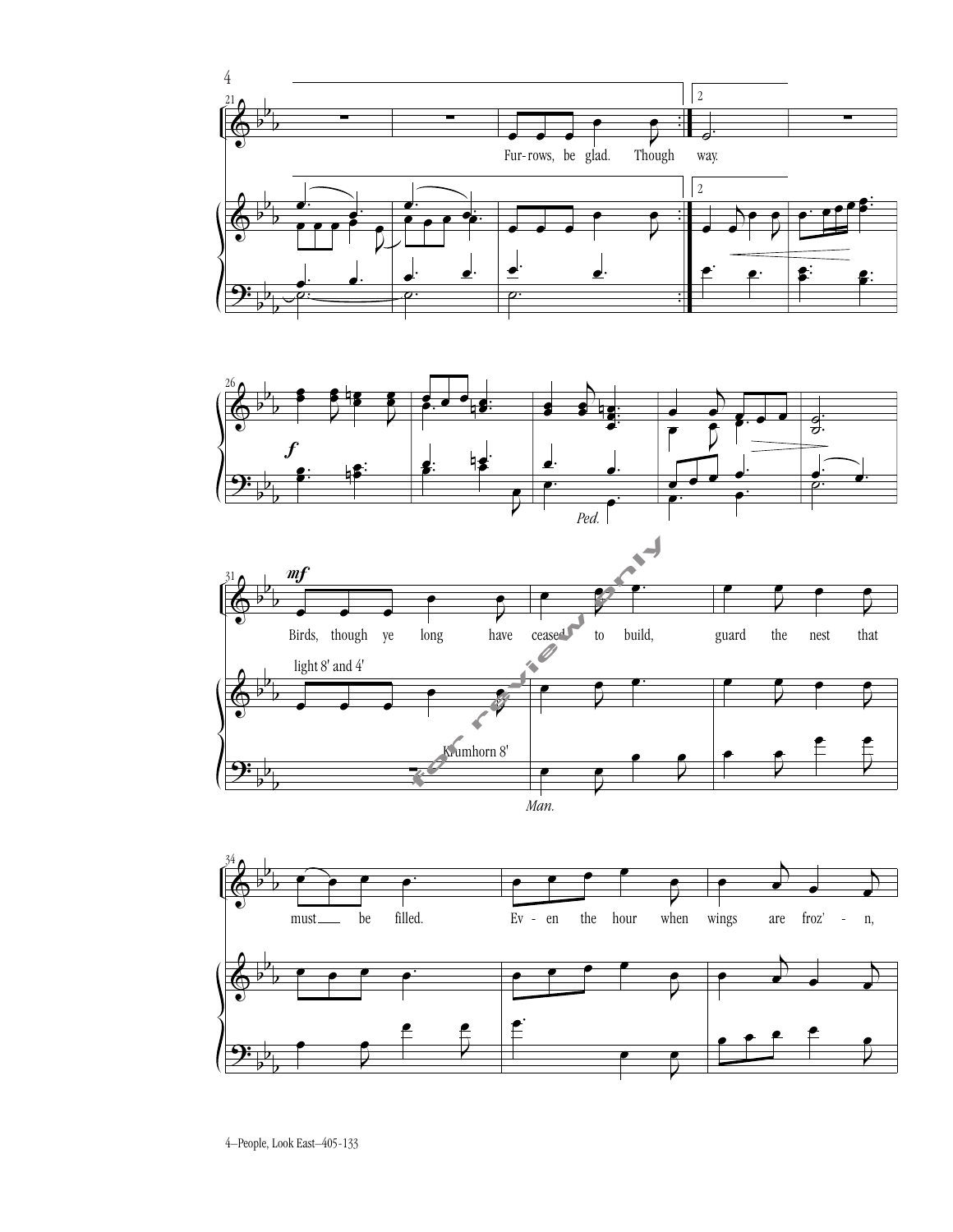







405-133–People, Look East–5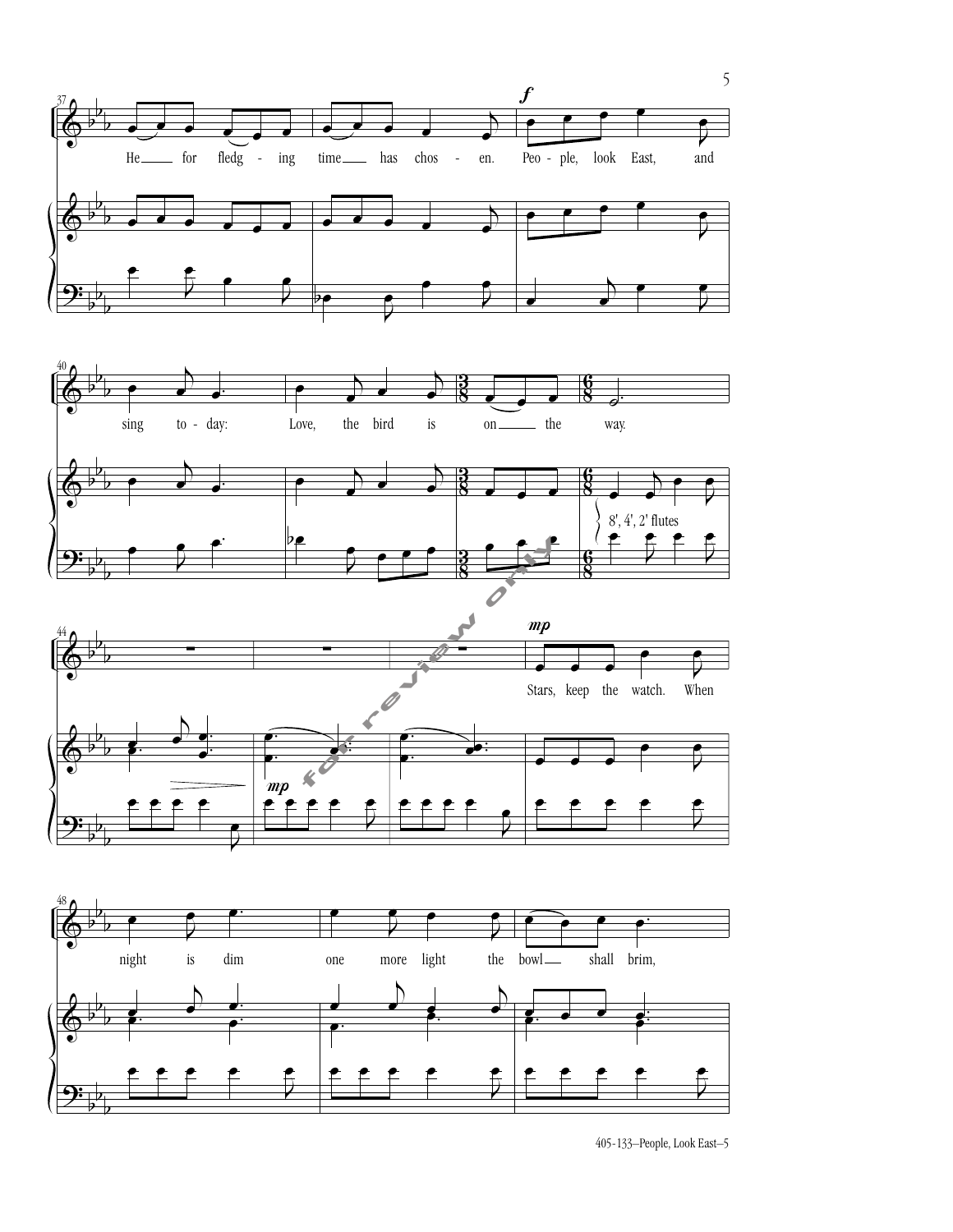







<sup>6–</sup>People, Look East–405-133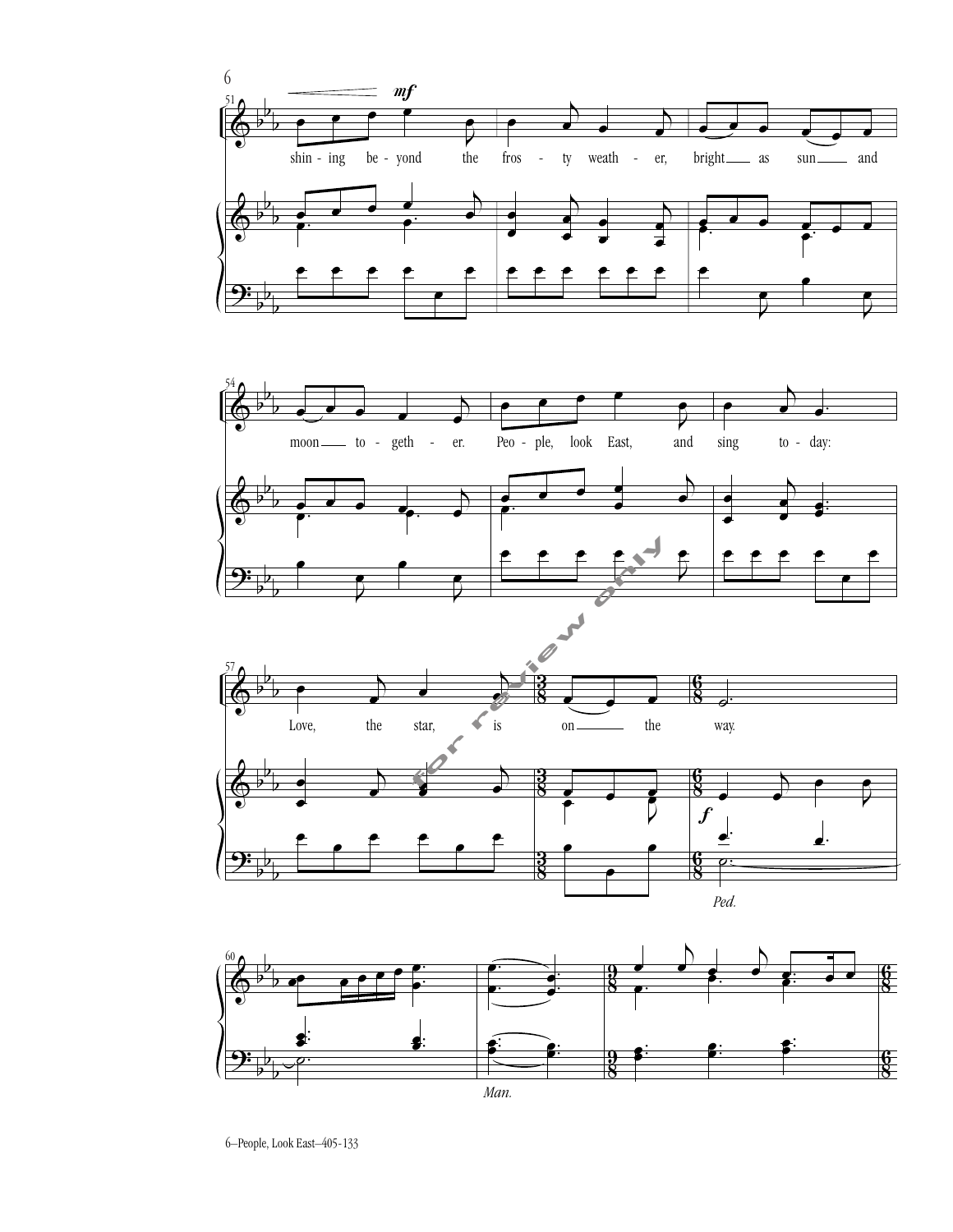

405-133–People, Look East–7